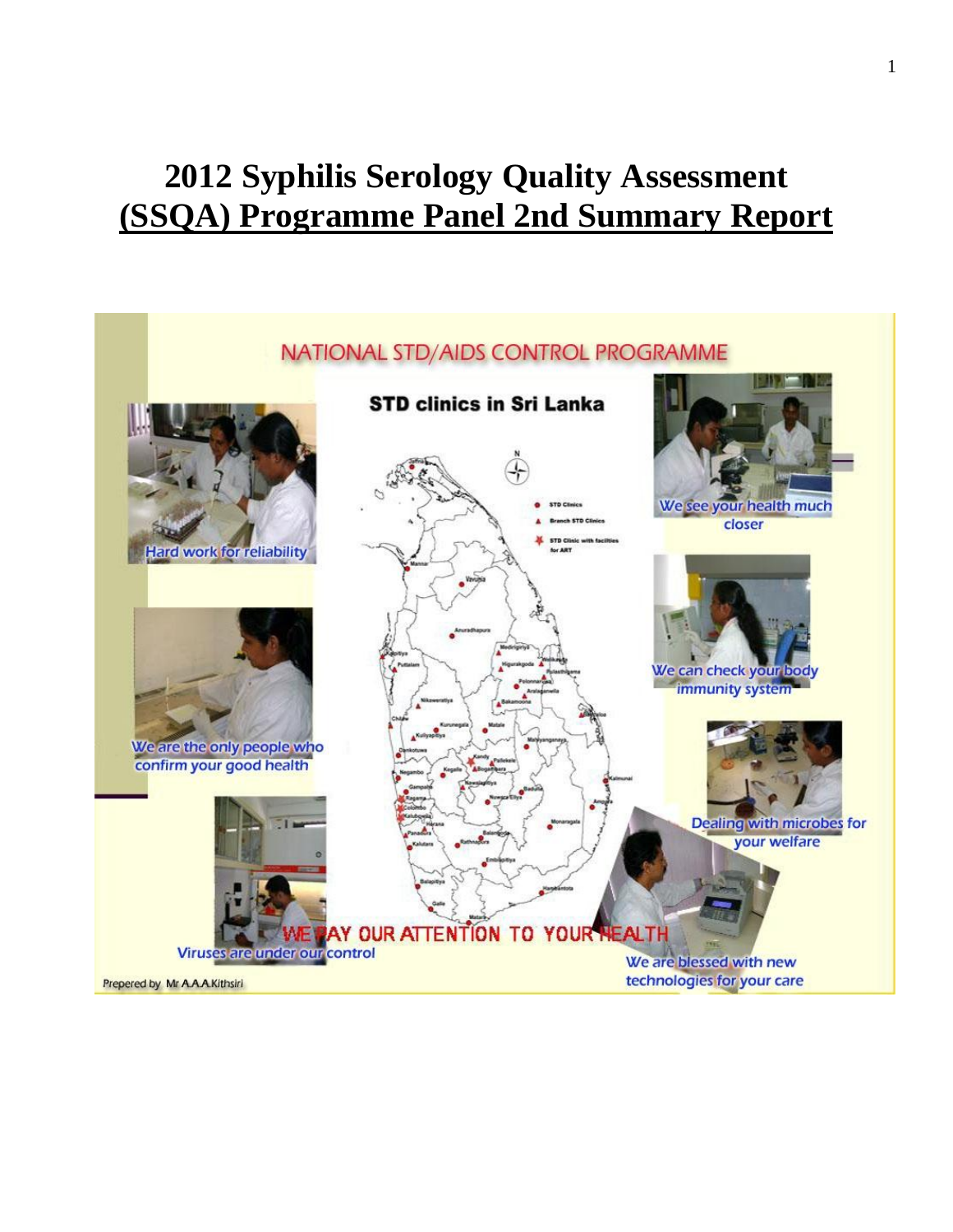**Central Laboratory NSACP De Seram Place, Colombo 10. 31/01/2013**

 **Dear participant'** 

## **2012 Syphilis serology quality assessment (SSQA) programme 2 nd Panel Summary Report**

This summary report includes data for the  $2<sup>nd</sup>$  panel of SSQA programme in year 2012. SSQA 2<sup>nd</sup> panel serum sample was distributed to the participating laboratories in November 2012.In the enclosed report form, laboratory results have been entered under your assigned laboratory code number for the test or tests in which you participated.

Test evaluated for VDRL & TPPA

 Accepted performance is an average score of >90%. If your performance does not meet this level please review the specific test technique with the assistance of the reference laboratory for this purpose. Please do not hesitate to contact Mr.A.A.A. Kithsiri at 2667163 if you need any clarifications.

 Medical officers/SMLT that is in charge of the laboratories who have failed to participate in this programme are requested to communicate with the consultant Microbiologist to discuss the reasons of their inability to participate and to find solutions.

 Mr A A A Kithsiri Dr. Lilani Karunanayake Medical Laboratory technologist, Consultant Microbiologist, Coordinator SSQA Programme, Supervisor SSQA Programme, NSACP NSACP Colombo 10 Colombo 10

……………………………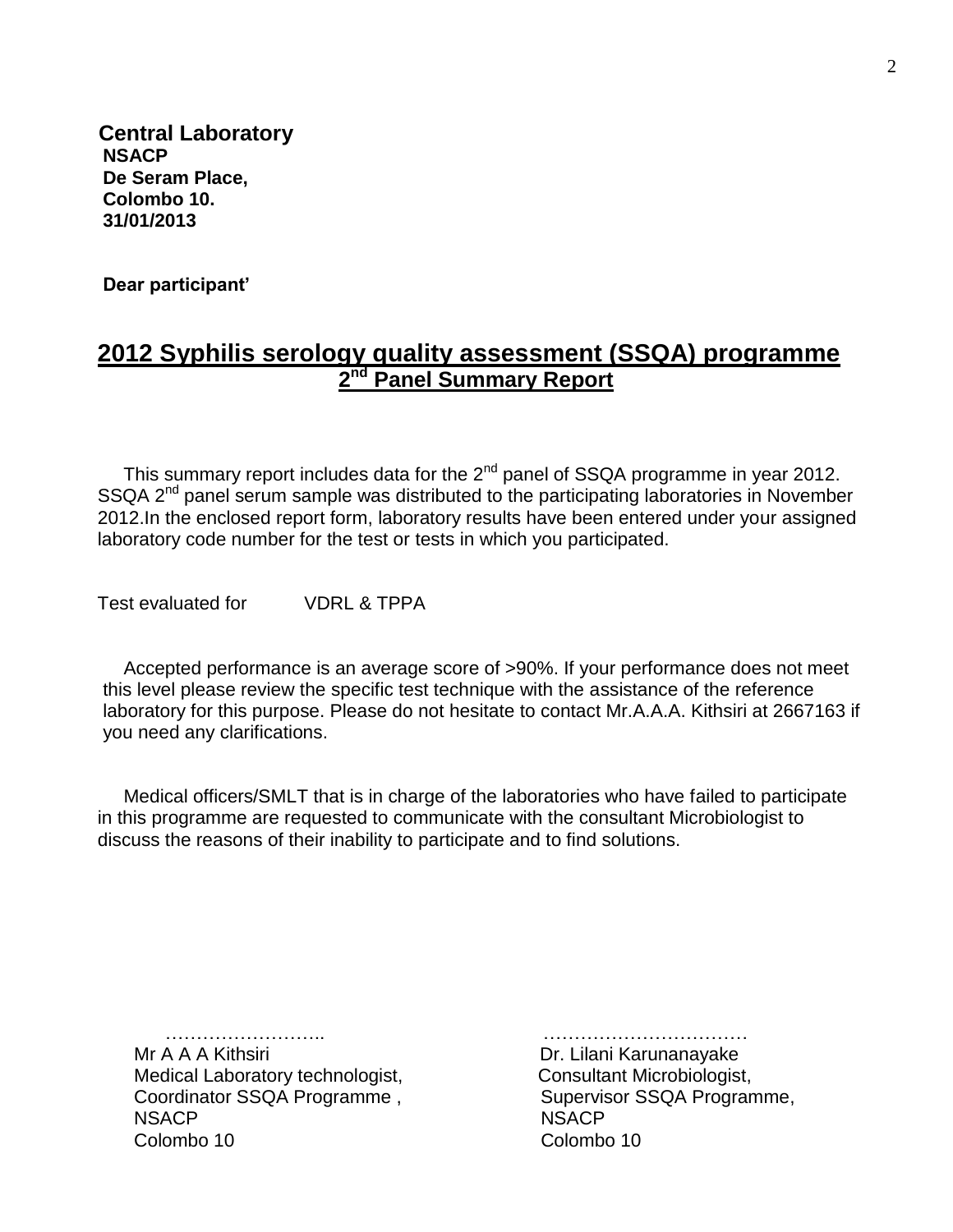#### **Introduction**

 The purpose of the SSQA program is to measure the proficiency of participating laboratories in performing the VDRL and TPPA tests used in the serodiagnosis of syphilis. The data resulting from the SSQA program were used to evaluate the performance of individual laboratories for the purpose of improving the laboratory services provided Countrywide. The results from the laboratories participating in the SSQA 2<sup>nd</sup> panel of 2012 program are presented in this analysis.

#### **Materials and methods**

#### **S**ample preparation

 All serum samples in this panel were prepared from individual human serum or converted plasma, that had been determined to be either reactive or non reactive in serologic test for syphilis, performed by three of experienced senior Medical Laboratory Technologist in NSACP central laboratory. Reactive specimens were diluted, if necessary, to the desired titers with non-reactive serum or converted plasma samples. Bronidex was used as a preservative .Serum were filtered to remove bacterial contamination and aseptically dispensed in to autoclaved micro vials. All samples were tested for HBsAg, HIV 1/2 Abs, and fount to be negative.

 Five specimens each were packed with the limited packing materials available in the central laboratory. Each of these packages was handed over to the participants with the forms of entering data.

#### **S**ystem for grading participants

 The objective of the SSQA program was to determine the performance of a testing procedure of a participating laboratory as compared to the performance of the same procedure by the reference laboratory. Tests were performed according to the reagent manufacturer's directions.

 According to the guideline provided **qualitative results** were reported using the following symbols. For uniformity of report all **quantitative results** were expressed in dilutions (the reciprocal of the highest dilution at which the test sample produced a reactive results).

VDRL: -

|  | - Reactive $(R_1, R_2, R_4, R_8, R_{16}, R_{32}, R_{64}, R_{128}, R_{256})$ |
|--|-----------------------------------------------------------------------------|
|  | WR - Weekly Reactive                                                        |
|  | NR - Non Reactive                                                           |
|  | - Not done                                                                  |

TPPA:-

 **P** - Positive **N** - Negative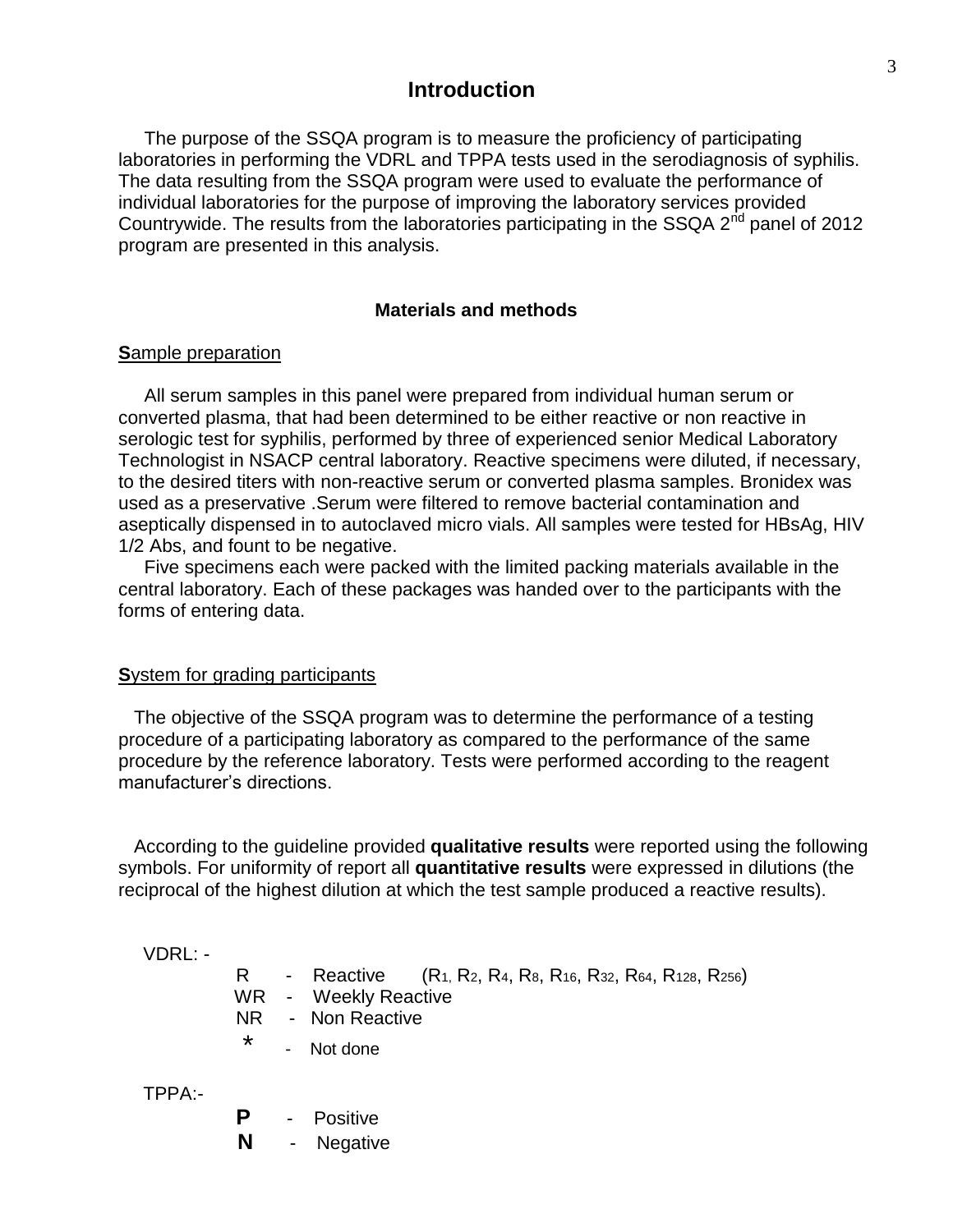## **Method of grading SSQA**

| <b>Qualitative tests</b>        |                |                              | <b>Quantitative tests</b> |                |                             |                |                              |                |                                |                |                |                 |                |                |
|---------------------------------|----------------|------------------------------|---------------------------|----------------|-----------------------------|----------------|------------------------------|----------------|--------------------------------|----------------|----------------|-----------------|----------------|----------------|
| Refere<br>nce<br>lab<br>results |                | Participating<br>Lab results |                           |                | Reference<br>Lab<br>results |                | Participating<br>Lab results |                |                                |                |                |                 |                |                |
|                                 | N              | <b>WR</b>                    |                           | $R_1$ R        |                             | N              | <b>WR</b>                    | R <sub>1</sub> | $\mathsf{R}$<br>$\overline{2}$ | R <sub>4</sub> | R.<br>8        | R <sub>16</sub> | R32            | <b>R64</b>     |
| N                               | 20             | 10                           | $\Omega$                  | $\overline{0}$ | N                           | 20             | 10                           | $\Omega$       | $\overline{0}$                 | $\overline{0}$ | $\mathbf 0$    | $\overline{0}$  | $\overline{0}$ | $\overline{0}$ |
| <b>WR</b>                       | 10             | 20                           | 20                        | 10             | <b>WR</b>                   | 10             | 20                           | 10             | $\overline{0}$                 | $\overline{0}$ | $\overline{0}$ | $\overline{0}$  | $\overline{0}$ | $\overline{0}$ |
| R <sub>1</sub>                  | $\overline{0}$ | 20                           | 20 10                     |                | R <sub>1</sub>              | $\overline{0}$ | 10                           | 20             | 10                             | $\overline{0}$ | $\overline{0}$ | $\overline{0}$  | $\overline{0}$ | $\overline{0}$ |
| R                               | $\overline{0}$ | 10                           | 10 20                     |                | R <sub>2</sub>              | $\overline{0}$ | $\overline{0}$               | 10             | 20                             | 10             | $\overline{0}$ | $\overline{0}$  | $\overline{0}$ | $\overline{0}$ |
|                                 |                |                              |                           |                | R <sub>4</sub>              | $\overline{0}$ | $\overline{0}$               | $\overline{0}$ | 10                             | 20             | 10             | $\overline{0}$  | $\overline{0}$ | $\overline{0}$ |
|                                 |                |                              |                           |                | R <sub>8</sub>              | $\overline{0}$ | $\overline{0}$               | $\overline{0}$ | $\overline{0}$                 | 10             | 20             | 20              | 10             | $\overline{0}$ |
|                                 |                |                              |                           |                | R <sub>16</sub>             | $\overline{0}$ | $\mathbf 0$                  | $\overline{0}$ | $\overline{0}$                 | $\overline{0}$ | 10             | 20              | 20             | 10             |
|                                 |                |                              |                           |                | R32                         | $\overline{0}$ | $\overline{0}$               | $\overline{0}$ | $\overline{0}$                 | $\overline{0}$ | 10             | 20              | 20             | 10             |
|                                 |                |                              |                           |                | <b>R64</b>                  | $\overline{0}$ | $\overline{0}$               | $\overline{0}$ | $\overline{0}$                 | $\overline{0}$ | 0              | 10              | 20             | 20             |

## **2012 Syphilis serology quality assessment programme 2 nd panel**

## **Reference Lab Results**

| <b>Sample No</b> | Qualitative | Quantitative   | <b>Reproducibility</b> | <b>TPPA</b> |
|------------------|-------------|----------------|------------------------|-------------|
| QC <sub>6</sub>  | <b>NR</b>   | <b>NR</b>      | NR, WR                 | N           |
| QC 7             | R           | R (16), R (32) | R (8), R (16),         | P           |
|                  |             |                | R (32), R(64)          |             |
| QC <sub>8</sub>  | ΝR          | <b>NR</b>      | NR, WR                 |             |
| QC <sub>9</sub>  | <b>NR</b>   | <b>NR</b>      | NR, WR                 | D           |
| QC 10            | R           | R(2)           | R(1), R(2), R(4)       |             |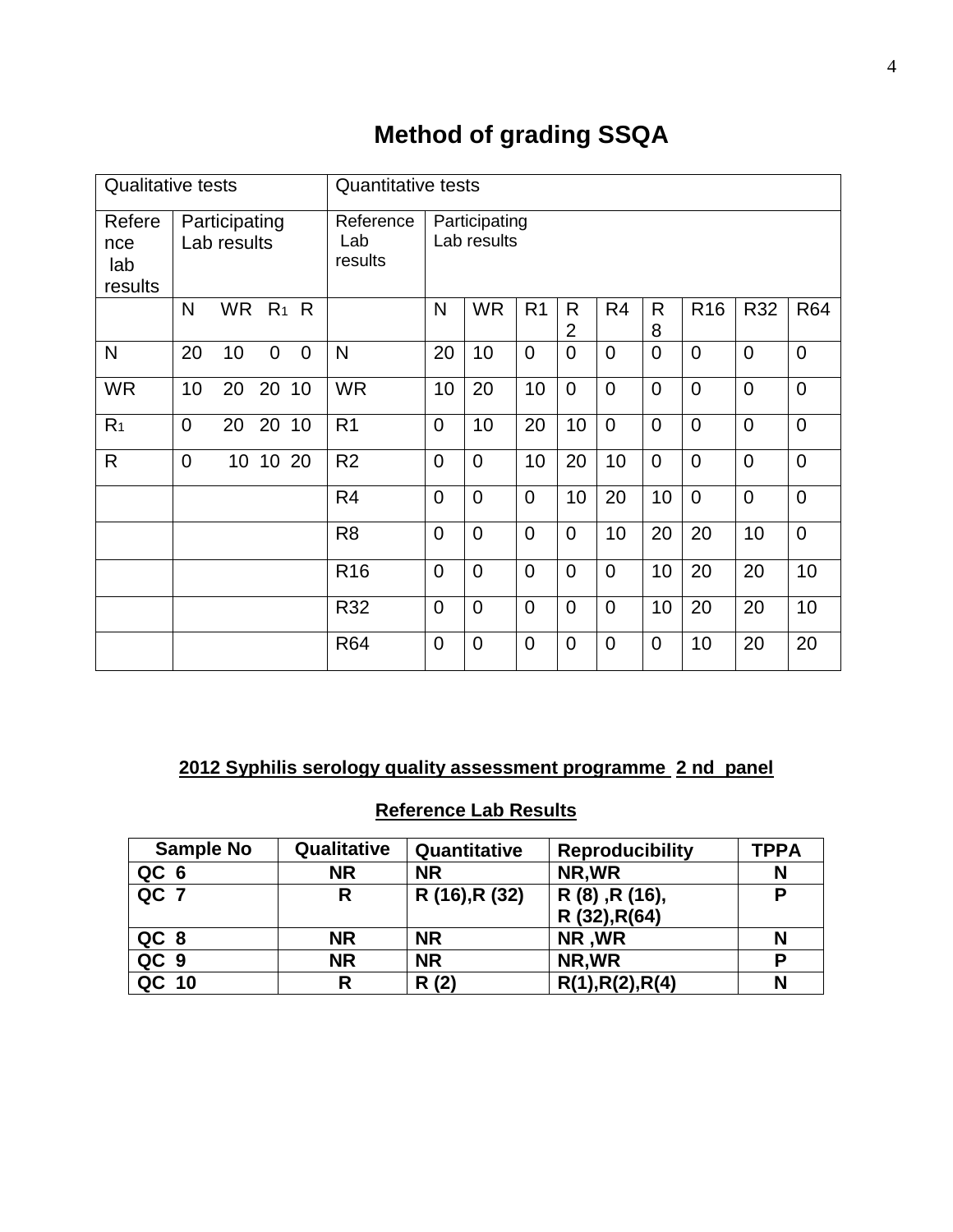### **2012 Syphilis serology quality assessment programme 2nd panel Participants Lab Results and Scores**

|              |                              |                |                          |                          |                          |                          |                |                | <b>TPP</b>               |                              |    |                              |                |
|--------------|------------------------------|----------------|--------------------------|--------------------------|--------------------------|--------------------------|----------------|----------------|--------------------------|------------------------------|----|------------------------------|----------------|
|              |                              |                |                          |                          |                          |                          |                |                | Α<br><b>Res</b>          |                              |    |                              |                |
|              |                              |                |                          |                          |                          |                          |                |                | ults                     |                              |    |                              |                |
| <b>LAB</b>   |                              |                |                          |                          |                          | <b>VDRL</b>              | <b>VDRL</b>    | <b>TPPA</b>    | QC                       | Q                            | QC | QC                           | Q              |
| Cord No      | QC                           | QC             | QC                       | QC                       | QC                       | Qualit                   | Quanti         | Qualita        | 6                        | C                            | 8  | 9                            | C              |
| & Panel      | 6                            | 7              | 8                        | 9                        | 10                       | ative                    | tative         | tive           |                          | 7                            |    |                              | 10             |
| ST 01        | <b>NR</b>                    | R 16           | <b>NR</b>                | <b>NR</b>                | R 2                      | 100                      | 100            | Not done       | $\blacksquare$           | $\qquad \qquad \blacksquare$ | ۰  | ۰                            |                |
| ST 02        | <b>NR</b>                    | R 16           | <b>NR</b>                | <b>NR</b>                | R 2                      | 100                      | 100            | 100            | N                        | P                            | N  | P                            | N              |
| ST 03        | $\qquad \qquad \blacksquare$ |                | -                        | $\blacksquare$           | ٠                        | $\blacksquare$           | $\blacksquare$ | Not done       | $\overline{\phantom{0}}$ | -                            | ٠  | ٠                            |                |
| ST 04        | <b>NR</b>                    | R 16           | <b>NR</b>                | <b>NR</b>                | R 2                      | 100                      | 100            | 100            | N                        | P                            | N  | Ρ                            | N              |
| ST 05        | <b>NR</b>                    | <b>R8</b>      | <b>NR</b>                | <b>NR</b>                | R 2                      | 100                      | 90             | 80             | P                        | P                            | N  | P                            | N              |
| ST 06        | <b>NR</b>                    | R 64           | <b>NR</b>                | <b>NR</b>                | R 2                      | 100                      | 90             | 100            | N                        | P                            | N  | P                            | N              |
| ST 07        | <b>NR</b>                    | R 32           | <b>NR</b>                | <b>NR</b>                | R 2                      | 100                      | 100            | 100            | N                        | P                            | N  | P                            | N              |
| ST 08        | <b>WR</b>                    | R 32           | <b>WR</b>                | <b>NR</b>                | R 1                      | 80                       | 70             | 100            | N                        | P                            | N  | P                            | N              |
| ST 09        | <b>NR</b>                    | R 32           | <b>NR</b>                | <b>NR</b>                | R 2                      | 100                      | 100            | Not done       |                          | $\blacksquare$               |    | $\blacksquare$               | $\blacksquare$ |
| ST 10        | <b>NR</b>                    | R 16           | <b>NR</b>                | <b>NR</b>                | <b>NR</b>                | 80                       | 80             | 80             | N                        | P                            | N  | N                            | N              |
| ST 11        | <b>NR</b>                    | R 32           | <b>NR</b>                | <b>NR</b>                | <b>WR</b>                | 90                       | 80             | 100            | N                        | P                            | N  | P                            | N              |
| ST 12        | $\overline{\phantom{0}}$     | $\blacksquare$ | $\blacksquare$           | $\blacksquare$           | $\blacksquare$           | $\blacksquare$           | $\blacksquare$ | $\blacksquare$ | $\blacksquare$           | $\blacksquare$               | ۰  | $\blacksquare$               | ۰              |
| ST 13        | <b>NR</b>                    | R 32           | ΝR                       | <b>NR</b>                | <b>R4</b>                | 100                      | 90             | 100            | N                        | P                            | N  | P                            | N              |
| ST 14        | $\blacksquare$               | $\blacksquare$ | $\blacksquare$           | $\blacksquare$           | ۰                        | $\blacksquare$           | $\blacksquare$ | Not done       | $\blacksquare$           | $\blacksquare$               | -  | $\blacksquare$               | $\blacksquare$ |
| ST 15        | <b>NR</b>                    | R 16           | <b>NR</b>                | <b>NR</b>                | <b>R4</b>                | 100                      | 90             | 100            | N                        | P                            | N  | P                            | N              |
| ST 16        | $\blacksquare$               |                |                          | $\blacksquare$           | $\overline{\phantom{0}}$ | $\blacksquare$           |                |                | $\overline{\phantom{0}}$ |                              |    | $\blacksquare$               |                |
| ST 17        | <b>NR</b>                    | R 32           | <b>NR</b>                | <b>NR</b>                | R 2                      | 100                      | 100            | 60             | N                        | P                            | N  | N                            | P              |
| ST 18        | <b>NR</b>                    | R 32           | NR                       | <b>NR</b>                | R 2                      | 100                      | 100            | 100            | N                        | P                            | N  | P                            | N              |
| ST 19        | <b>NR</b>                    | R 32           | <b>NR</b>                | <b>NR</b>                | R 2                      | 100                      | 100            | 80             | N                        | P                            | N  | N                            | N              |
| ST 20        | <b>NR</b>                    | <b>R8</b>      | <b>NR</b>                | <b>NR</b>                | <b>NR</b>                | 80                       | 70             | 80             | N                        | P                            | N  | N                            | N              |
| ST 21        | <b>NR</b>                    | R 16           | <b>NR</b>                | <b>NR</b>                | R 2                      | 100                      | 100            | Not done       | $\blacksquare$           | -                            | ٠  | $\blacksquare$               | $\blacksquare$ |
| ST 22        | <b>NR</b>                    | R 16           | NR.                      | <b>NR</b>                | R 2                      | 100                      | 100            | 100            | N                        | P                            | Ν  | P                            | N              |
| ST 23        | $\qquad \qquad \blacksquare$ | $\blacksquare$ | $\blacksquare$           | $\blacksquare$           | $\blacksquare$           | $\blacksquare$           | $\blacksquare$ | $\blacksquare$ | $\blacksquare$           | -                            | ۰  | $\blacksquare$               |                |
| ST 24        | ۰                            | ۰              | ۰                        | ٠                        | ۰                        | $\blacksquare$           | <b>St.Test</b> | 100            | N                        | P                            | N  | P                            | N              |
| ST 25        | $\qquad \qquad \blacksquare$ | ۰              | $\blacksquare$           | ۰                        | ۰                        | $\blacksquare$           | <b>St.Test</b> | $90-$          | N                        | P                            | N  | <b>WP</b>                    | N              |
| ST 26        | $\blacksquare$               | Ξ.             | -                        | $\blacksquare$           | $\blacksquare$           | $\blacksquare$           | $\blacksquare$ | Not done       | $\overline{\phantom{0}}$ | $\blacksquare$               | -  | $\blacksquare$               |                |
| <b>ST 27</b> |                              |                |                          |                          |                          |                          |                | 100            | N                        | P                            | N  | P                            | N              |
| ST 28        | $\blacksquare$               | ٠              | $\overline{\phantom{0}}$ | $\blacksquare$           | ٠                        | $\blacksquare$           | $\blacksquare$ | $\blacksquare$ | $\blacksquare$           | ۰                            | ۰  | ۰                            | ٠              |
| ST 29        | $\blacksquare$               |                |                          | $\blacksquare$           | $\overline{\phantom{a}}$ | $\overline{\phantom{0}}$ | $\blacksquare$ | ٠              | $\overline{\phantom{0}}$ | $\blacksquare$               |    |                              |                |
| ST 30        | <b>NR</b>                    | R 32           | NR                       | <b>NR</b>                | R 4                      | 100                      | 90             | 80             | N                        | P                            | N  | N                            | N              |
| ST 31        | <b>NR</b>                    | R              | <b>NR</b>                | <b>NR</b>                | R                        | 100                      | $\blacksquare$ | Not done       | ۰.                       | -                            | ۰  | $\overline{\phantom{0}}$     | ٠              |
| ST 32        | $\blacksquare$               | $\blacksquare$ | $\blacksquare$           | $\overline{\phantom{a}}$ | $\overline{\phantom{0}}$ | $\blacksquare$           | $\blacksquare$ | Not done       |                          | -                            | ۰  | ۰                            |                |
| ST 33        | <b>NR</b>                    | R 16           | <b>NR</b>                | <b>NR</b>                | <b>R2</b>                | 100                      | 100            | Not done       |                          | ۰                            | -  | $\qquad \qquad \blacksquare$ | ۰              |
| ST34         | R 2                          | R 32           | R 4                      | <b>NR</b>                | NR                       | 40                       | 40             | Not done       | $\blacksquare$           | $\qquad \qquad \blacksquare$ | ٠  | $\blacksquare$               | ۰              |
| ST35         | <b>NR</b>                    | R <sub>8</sub> | <b>NR</b>                | <b>WR</b>                | <b>R</b> 1               | 90                       | 70             | Not done       | $\blacksquare$           | -                            | ۰  | $\blacksquare$               |                |
| ST36         | <b>NR</b>                    | R 32           | <b>NR</b>                | <b>NR</b>                | <b>WR</b>                | 90                       | 80             | 100            | N                        | P                            | N  | P                            | N              |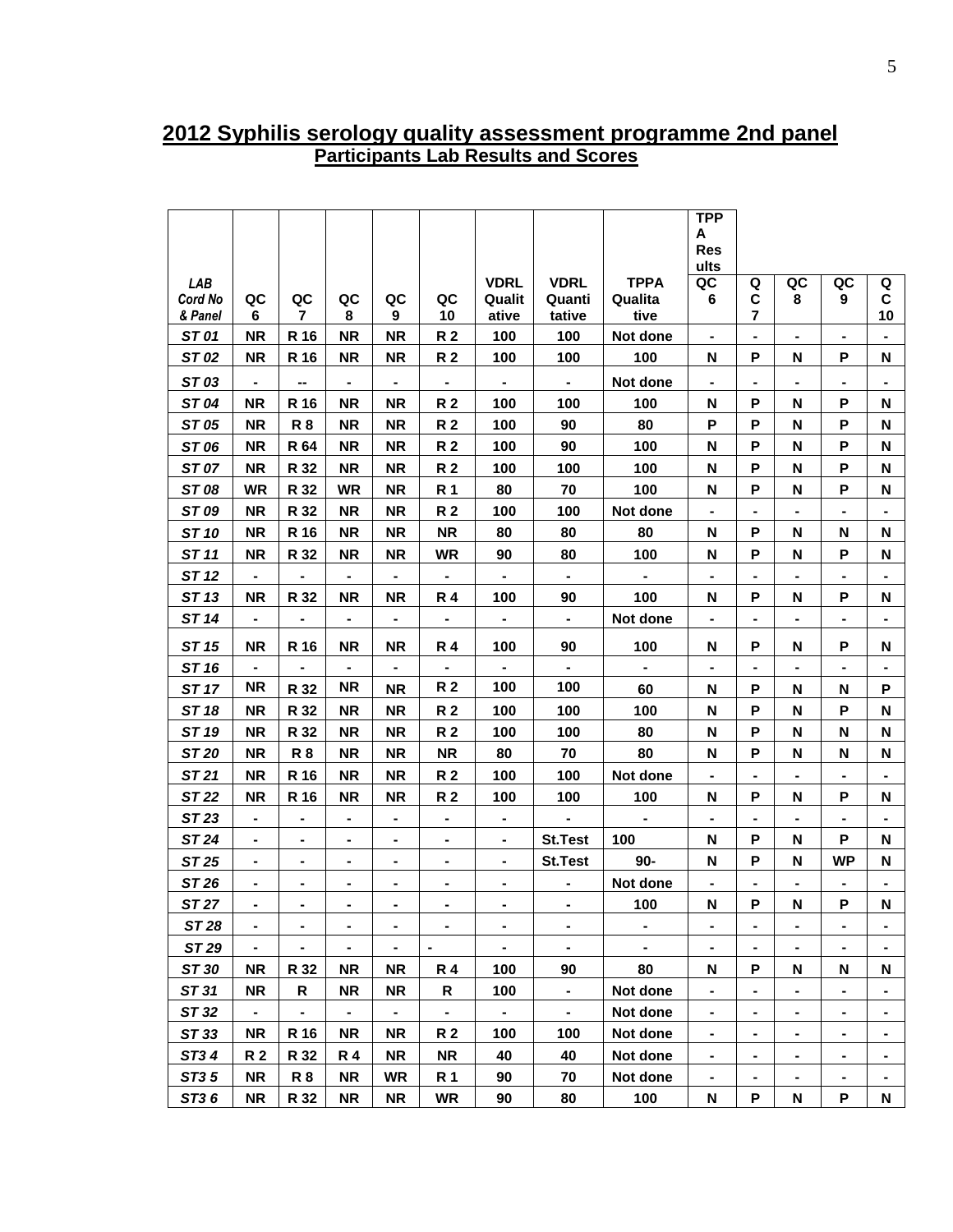## **Summary Report**

| Sample No   Reference |                         | No of participants   | Percentage    |
|-----------------------|-------------------------|----------------------|---------------|
|                       | Lab results             | who got same results | $\frac{0}{0}$ |
| 06                    | <b>NR</b>               | 22                   | 91.66         |
| 07                    | R 16, R <sub>32</sub> , | 19                   | 79.16         |
| 08                    | <b>NR</b>               | 22                   | 91.66         |
| $\overline{09}$       | <b>NR</b>               | 23                   | 95.83         |
| 10                    | R2                      | 13                   | 54.16         |

VDRL slide test 24 laboratories were participated

TPPA test 18 laboratories were participated

|                 | Sample No   Reference | No of participants                   | Percentage    |
|-----------------|-----------------------|--------------------------------------|---------------|
|                 |                       | Lab results $ $ who got same results | $\frac{0}{0}$ |
| 06              |                       | 17                                   | 94.44         |
| 07              |                       | 18                                   | 100           |
| 08              |                       | 18                                   | 100           |
| $\overline{09}$ |                       | 13                                   | 72.22         |
| 10 <sup>°</sup> | n                     | 17                                   | 94.44         |

 Out of 36 invited laboratories only 24 had participated in VDRL and 17 laboratories had scored 100 marks **by qualitative** assay, 11 laboratories had scored 100 marks **by quantitative** assay. (One laboratory is not done quantitative assay)

 Out of 36 participated laboratories 18 had used confirmatory TPPA test & 13 laboratories had scored 100 marks. (Two laboratories were done Strip test.)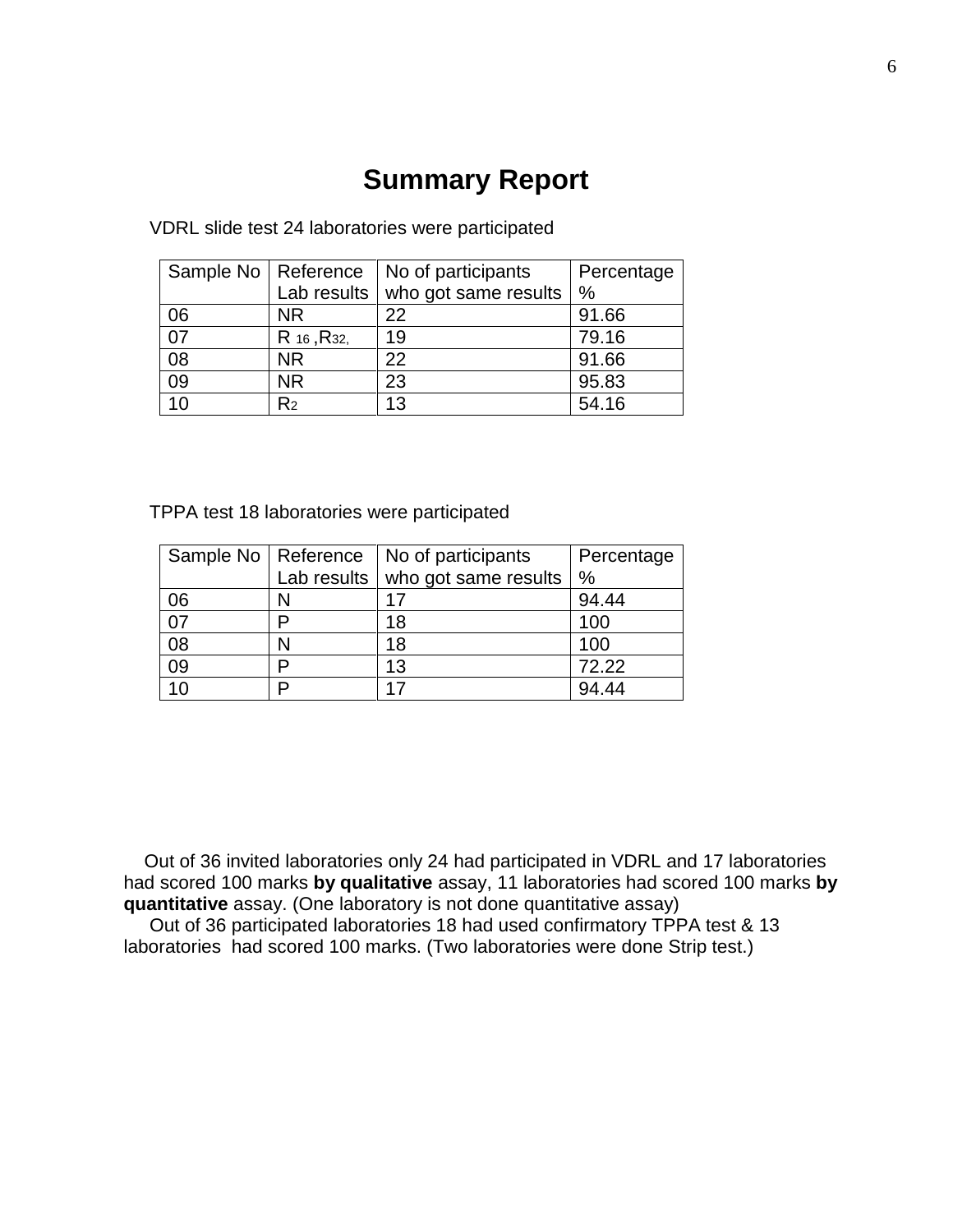## **RESULTS**

Thirty-six (36) laboratories were invited to SSQA 2012 2<sup>nd</sup> panel program. Of that 9 laboratories failed to participate. (Code No. 3, 12, 14, 16, 23, 26, 28, 29, 32) Strip test method was used in Two Laboratories (Code No.24, 29).Rest of the laboratories had done VDRL slid test.Confirmatory syphilis test (TPPA) was used by 18 laboratories and 13 scored 100% marks.

| Scoring category | No of labs                | Percentage |
|------------------|---------------------------|------------|
|                  | Reaching to this category | $\%$       |
| 100              | 17                        | 70.83      |
| 90               | 03                        | 12.5       |
| 80               | 03                        | 12.5       |
| 70               | 00                        | 00         |
| 60               | 00                        | 00         |
| 50               | 00                        | 00         |
| 40               | 01                        | 04.16      |

**VDRL Qualitative assay (**24 laboratories participated )

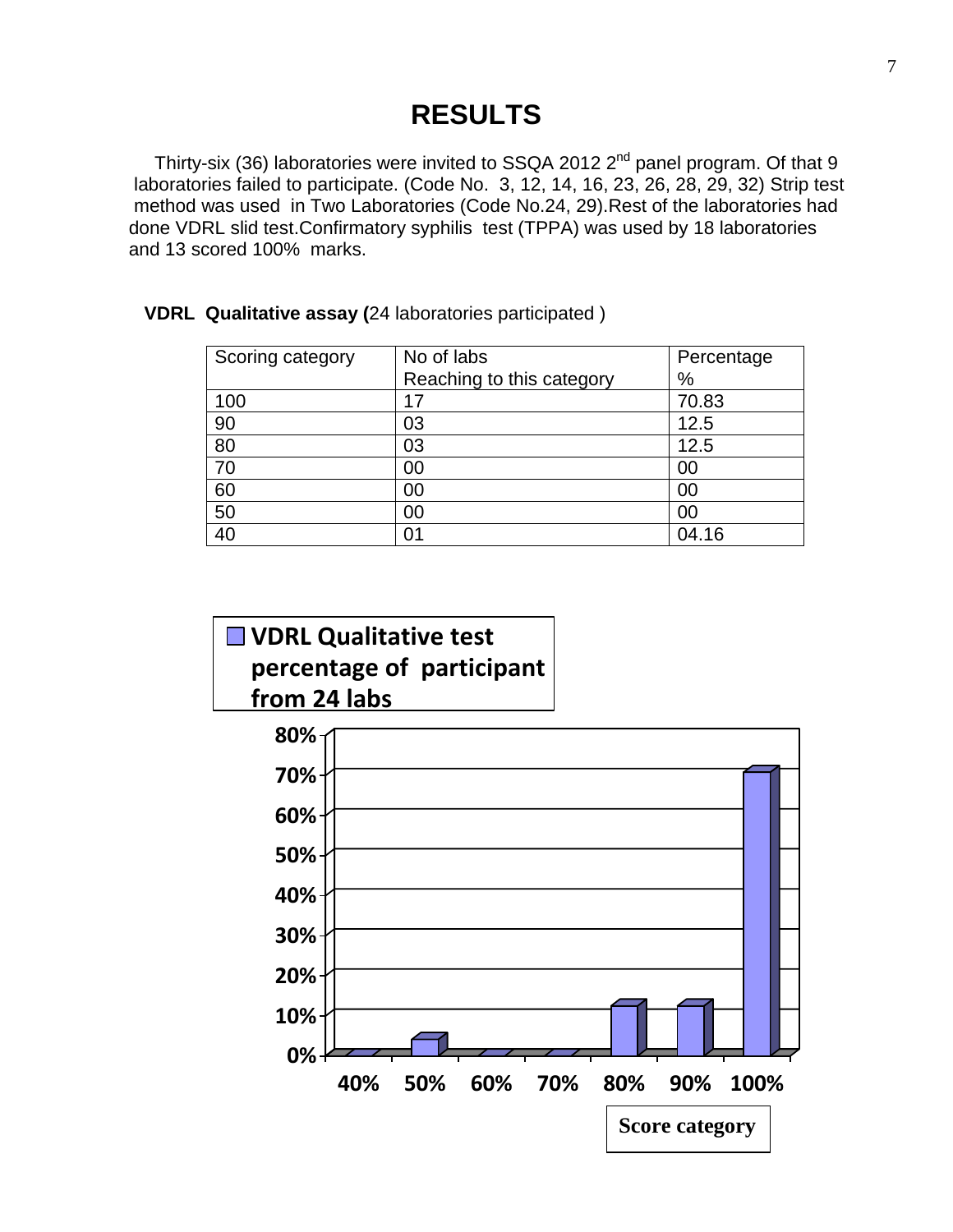|  | VDRL Quantitative assay (23 laboratories participated) |  |  |  |  |  |  |
|--|--------------------------------------------------------|--|--|--|--|--|--|
|--|--------------------------------------------------------|--|--|--|--|--|--|

| Scoring category | No of labs<br>Reaching to this category | Percentage<br>$\%$ |
|------------------|-----------------------------------------|--------------------|
| 100              | 1                                       | 47.82              |
| 90               | 05                                      | 21.73              |
| 80               | 03                                      | 12.5               |
| 70               | 03                                      | 12.5               |
| 60               | 00                                      | 00                 |
| 50               | 00                                      | 00                 |
| 40               | 01                                      | 04.34              |



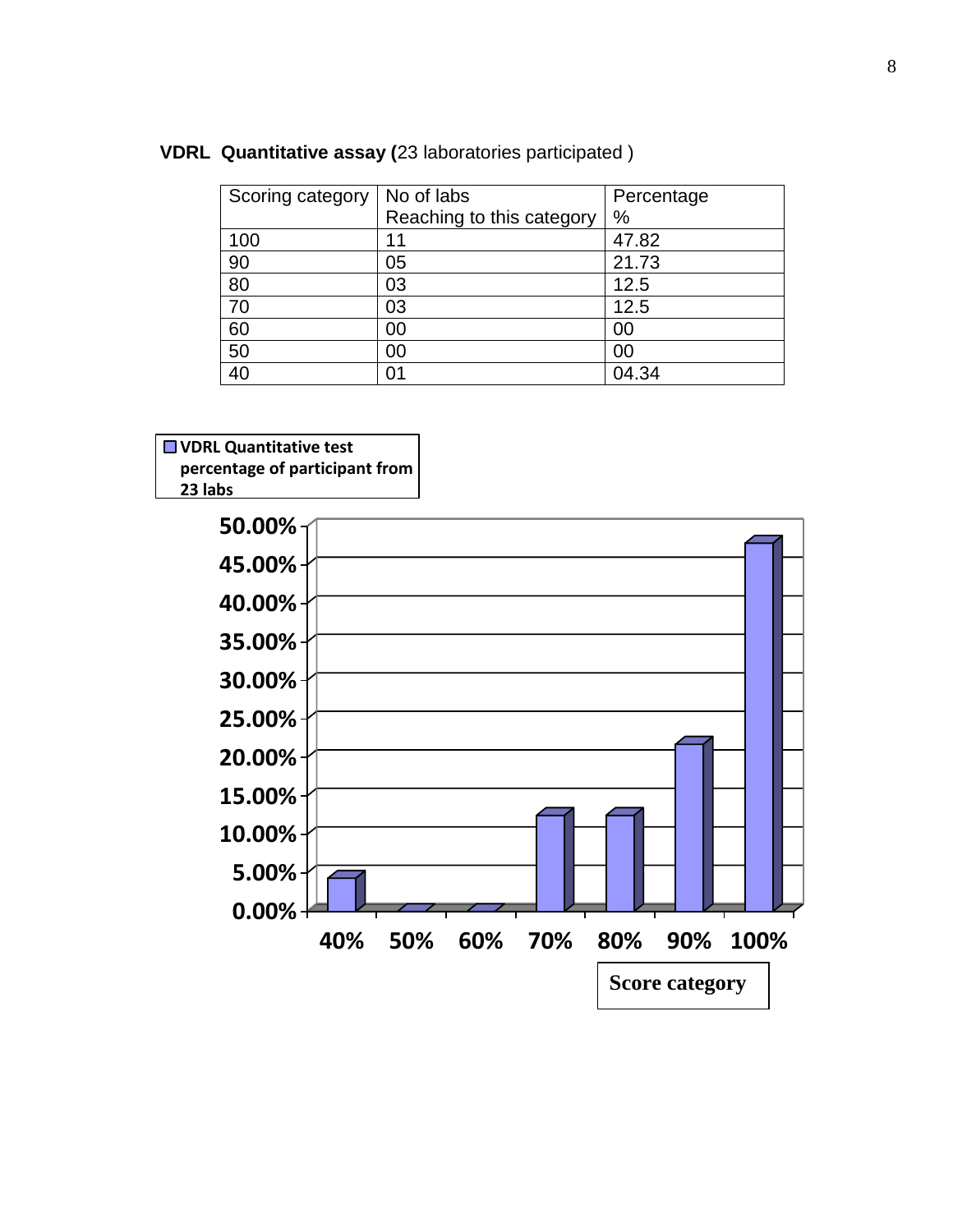## **2012 SSQA 2nd Averaged Scores of Participants**

| Cord         | No of                   | <b>VDRL</b>    | <b>VDRL</b>                  | <b>TPPA</b>    |
|--------------|-------------------------|----------------|------------------------------|----------------|
| number       | samples                 | Qualitative    | Quantitative                 | Qualitative    |
|              | tested                  |                |                              |                |
| <b>ST-01</b> | 5                       | 100            | 100                          | Not done       |
| <b>ST-02</b> | 5                       | 100            | 100                          | 100            |
| <b>ST-03</b> | $\overline{\mathbf{5}}$ |                |                              | Not done       |
| <b>ST-04</b> | 5                       | 100            | 100                          | 100            |
| <b>ST-05</b> | $\overline{\mathbf{4}}$ | 100            | 90                           | 80             |
| <b>ST-06</b> | 5                       | 100            | 90                           | 100            |
| <b>ST-07</b> | $\overline{5}$          | 100            | 100                          | 100            |
| <b>ST-08</b> | $\overline{\mathbf{5}}$ | 80             | 70                           | 100            |
| <b>ST-09</b> | $\overline{\mathbf{5}}$ | 100            | 100                          | Not done       |
| <b>ST-10</b> | 5                       | 80             | 80                           | 80             |
| <b>ST-11</b> | 5                       | 90             | 80                           | 100            |
| <b>ST-12</b> |                         | $\blacksquare$ | $\blacksquare$               | $\blacksquare$ |
| <b>ST-13</b> | 5                       | 100            | 90                           | 100            |
| <b>ST-14</b> | 5                       |                | $\blacksquare$               | Not done       |
| <b>ST-15</b> | 5                       | 100            | 90                           | 100            |
| <b>ST-16</b> |                         |                |                              |                |
| <b>ST-17</b> | 5                       | 100            | 100                          | 60             |
| <b>ST-18</b> | 5                       | 100            | 100                          | 100            |
| <b>ST-19</b> | 5                       | 100            | 100                          | 80             |
| <b>ST-20</b> | $\overline{\mathbf{5}}$ | 80             | 70                           | 80             |
| <b>ST-21</b> | $\overline{\mathbf{5}}$ | 100            | 100                          | Not done       |
| <b>ST-22</b> | $\overline{\mathbf{5}}$ | 100            | 100                          | 100            |
| <b>ST-23</b> |                         |                |                              |                |
| <b>ST-24</b> | 5                       | $\blacksquare$ | <b>St.Test</b>               | 100            |
| <b>ST-25</b> |                         |                | <b>St.Test</b>               | $90-$          |
| <b>ST-26</b> | 5                       | ۰              | $\qquad \qquad \blacksquare$ | Not done       |
| <b>ST-27</b> | 5                       |                |                              | 100            |
| <b>ST-28</b> |                         |                | $\blacksquare$               |                |
| <b>ST-29</b> | $\overline{\mathbf{5}}$ |                |                              |                |
| <b>ST-30</b> | 5                       | 100            | 90                           | 80             |
| <b>ST-31</b> | 5                       | 100            | ۰                            | Not done       |
| <b>ST-32</b> | 5                       | $\blacksquare$ | ٠                            | Not done       |
| <b>ST-33</b> |                         | 100            | 100                          | Not done       |
| <b>ST-34</b> | 5                       | 40             | 40                           | Not done       |
| <b>ST-35</b> | 5                       | 90             | 70                           | Not done       |
| <b>ST-36</b> | 5                       | 90             | 80                           | 100            |